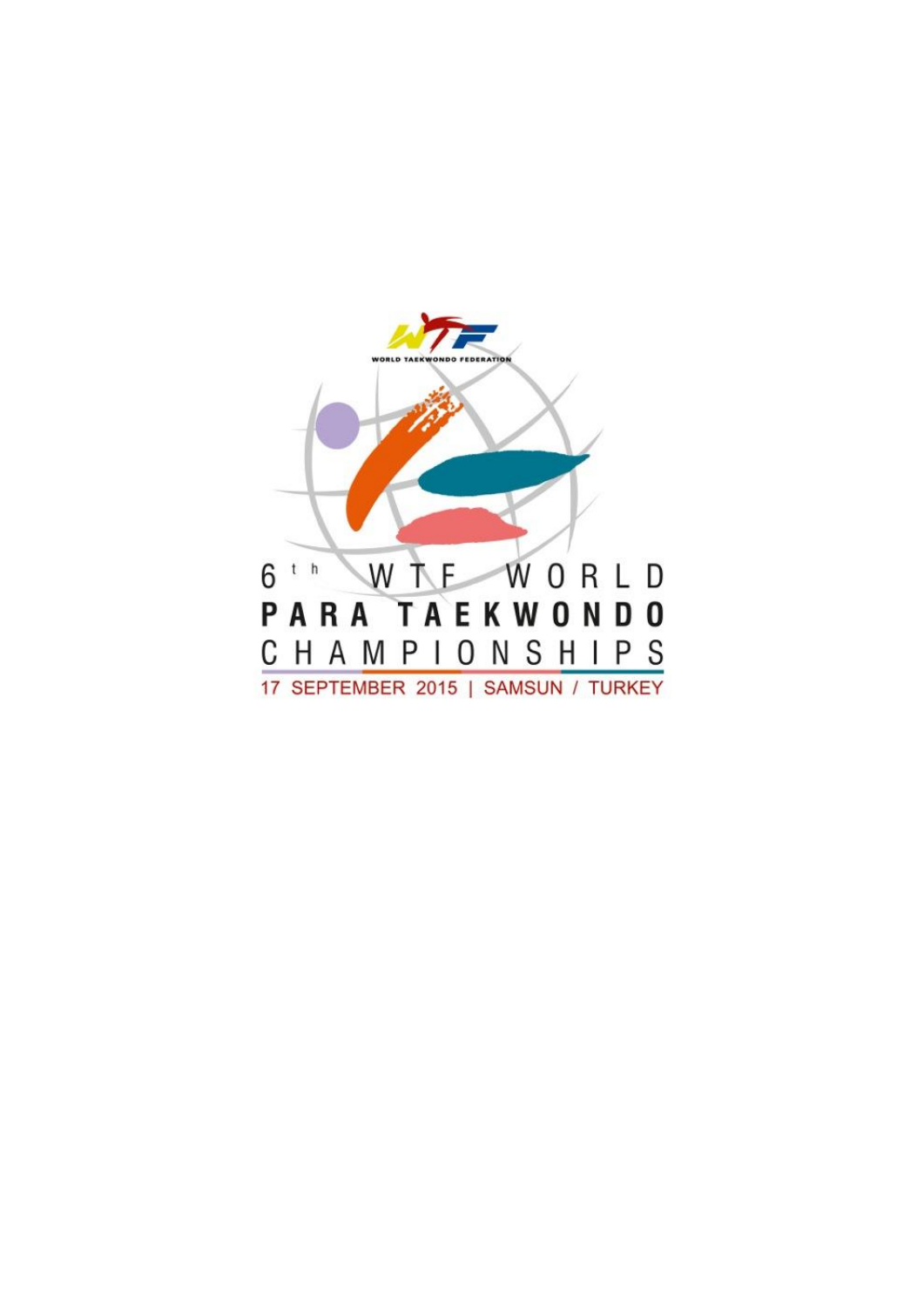



Dear Taekwondo Family,

On January 31, 2015 a new chapter of the World Taekwondo Federation was started as the International Paralympic Committee Governing Board confirmed Taekwondo Kyorugi as sport for the 2020 Tokyo Paralympic Program.

The IPC Governing Board's decision to include Taekwondo in the Paralympic Games is testimony that WTF has been recognized for its work in developing our sport as a sport for all, regardless of disability.

At last year's 5th WTF World Para-Taekwondo Championships, Para-Taekwondo Poomsae competitions for intellectually disabled athletes were also held for the first time. The 6th WTF World Para-Taekwondo Championships will also include poomsae competitions for athletes with a neurological impairment for the first time.

2015 is also the year that World Para-Taekwondo Ranking was introduced. There has been four world ranking events and the 6th WTF World Para-Taekwondo Championships will be the major event of this year classed G-8 and an essential event for anyone who wants to be ranked as world number 1 at the end of the year.

I ensure you that the 6th WTF World Para-Taekwondo Championships will be a well organized event and I am looking forward to seeing you all in Samsun, Turkey.

Best of luck to all competitors!

With best regards,

Chungwon Chove

President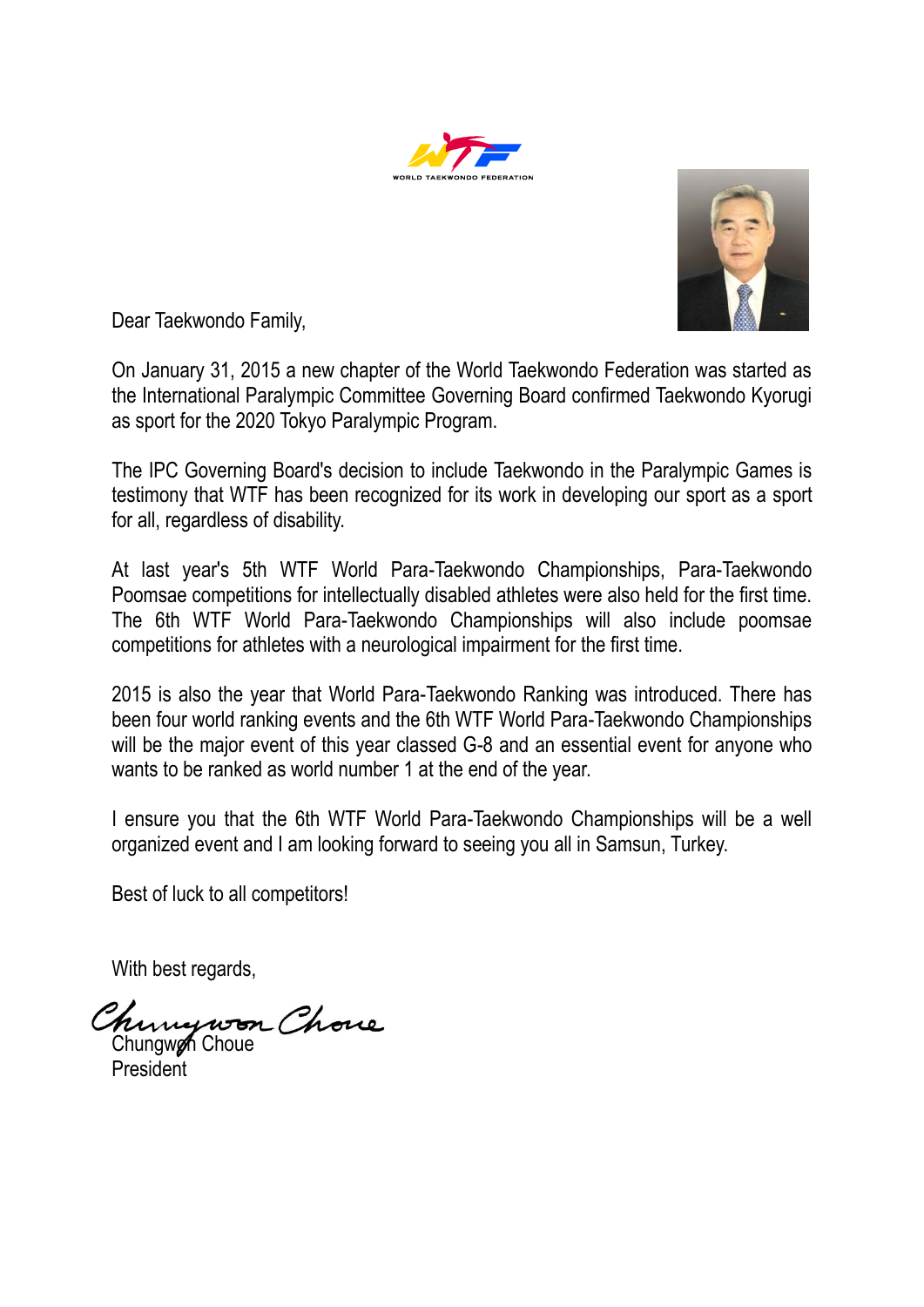

Türkiye Taekwondo Federasyonu .<br>Turkish Taekwondo Federation

## 6<sup>th</sup> WTF World Para-Taekwondo Championships Samsun, Turkey / September 17, 2015

July 25, 2015

Dear Taekwondo Family,

On behalf of the Turkish Taekwondo Federation I am happy to welcome you on the 6<sup>th</sup> WTF World Para-Taekwondo Championship SAMSUN to be held on September 17, 2015.

The 6<sup>th</sup> WTF World Para-Taekwondo Championship SAMSUN is the highest level Para-Taekwondo Tournament in the World where the best athletes competes for the title of World Champion and earn World Ranking points in preparation for 2020 Tokyo Paralympic cycle.

6<sup>th</sup> WTF World Para-Taekwondo Championshipis one of the most significant steps on the road to the 2020 Tokyo Paralympic Games!

Here come the Champions!

Sincerely Yours,

Dr. MetinSahin President Turkish Taekwondo Federation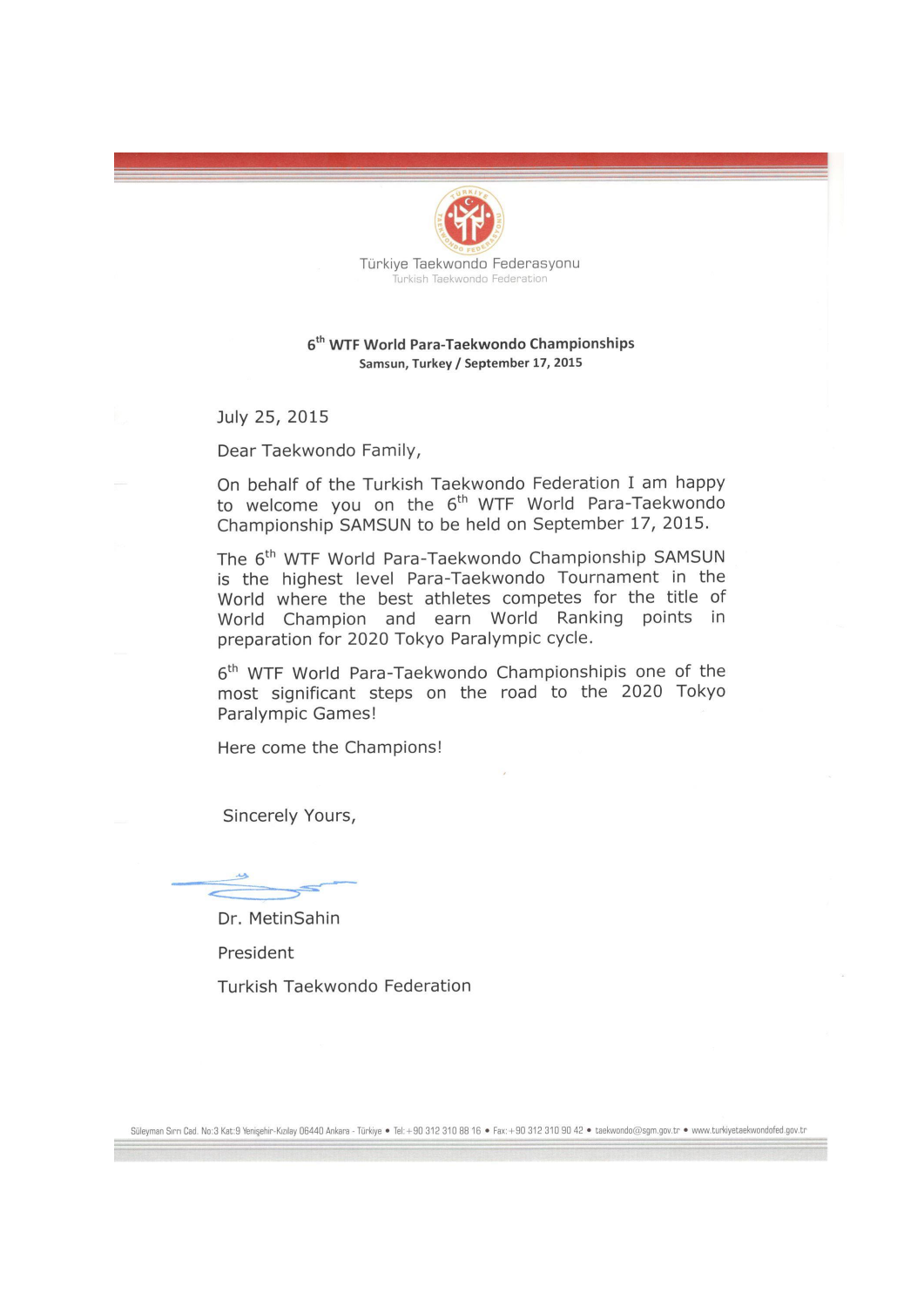

## **ORGANIZATIONAL STRUCTURE 6th WORLD PARA TAEKWONDO CHAMPIONSHIPS SAMSUN**

| <b>CHAIRMAN</b>                        |                                                                     | <b>DR. METIN SAHIN</b>                                                                                     |
|----------------------------------------|---------------------------------------------------------------------|------------------------------------------------------------------------------------------------------------|
| <b>VICE CHAIRMAN</b>                   |                                                                     | <b>DR. BULENT FISEKCIOGLU</b>                                                                              |
| <b>EXECUTIVE DIRECTOR</b>              |                                                                     | <b>MR. ALİ SAGIRKAYA</b>                                                                                   |
| <b>OC EXECUTIVE BOARD</b>              |                                                                     | <b>DR. OKTAY DUYMAZ</b><br><b>MR. M.FAHRİ AYKIRI</b><br><b>MR.AHMET BAYMAZ</b><br><b>MR.ZEKERİYA TUTAR</b> |
| OC OFFICE MANAGER AND INT. COORDINATOR | Accommodation<br><b>Hospitality</b><br>Protocol                     | <b>MR. MUSTAFA CAM</b>                                                                                     |
| OC LOCAL COORDINATOR                   | Accommodation<br><b>Security</b><br><b>Local Transfers</b><br>Venue | <b>MR. RAMAZAN ERÇİN</b>                                                                                   |
| <b>COMPETITION MANAGER</b>             |                                                                     | <b>DR. FATİH CATİKKAS</b>                                                                                  |
| <b>REFEREE MANAGER</b>                 |                                                                     | <b>MR. ENGIN SARIKAYA</b>                                                                                  |
| <b>VOLONTEER STAF MANAGER</b>          |                                                                     | <b>MR. HASAN TOK</b>                                                                                       |
| <b>FINANS MANAGER</b>                  |                                                                     | <b>MISS SERPIL AKKAYA</b>                                                                                  |
|                                        |                                                                     |                                                                                                            |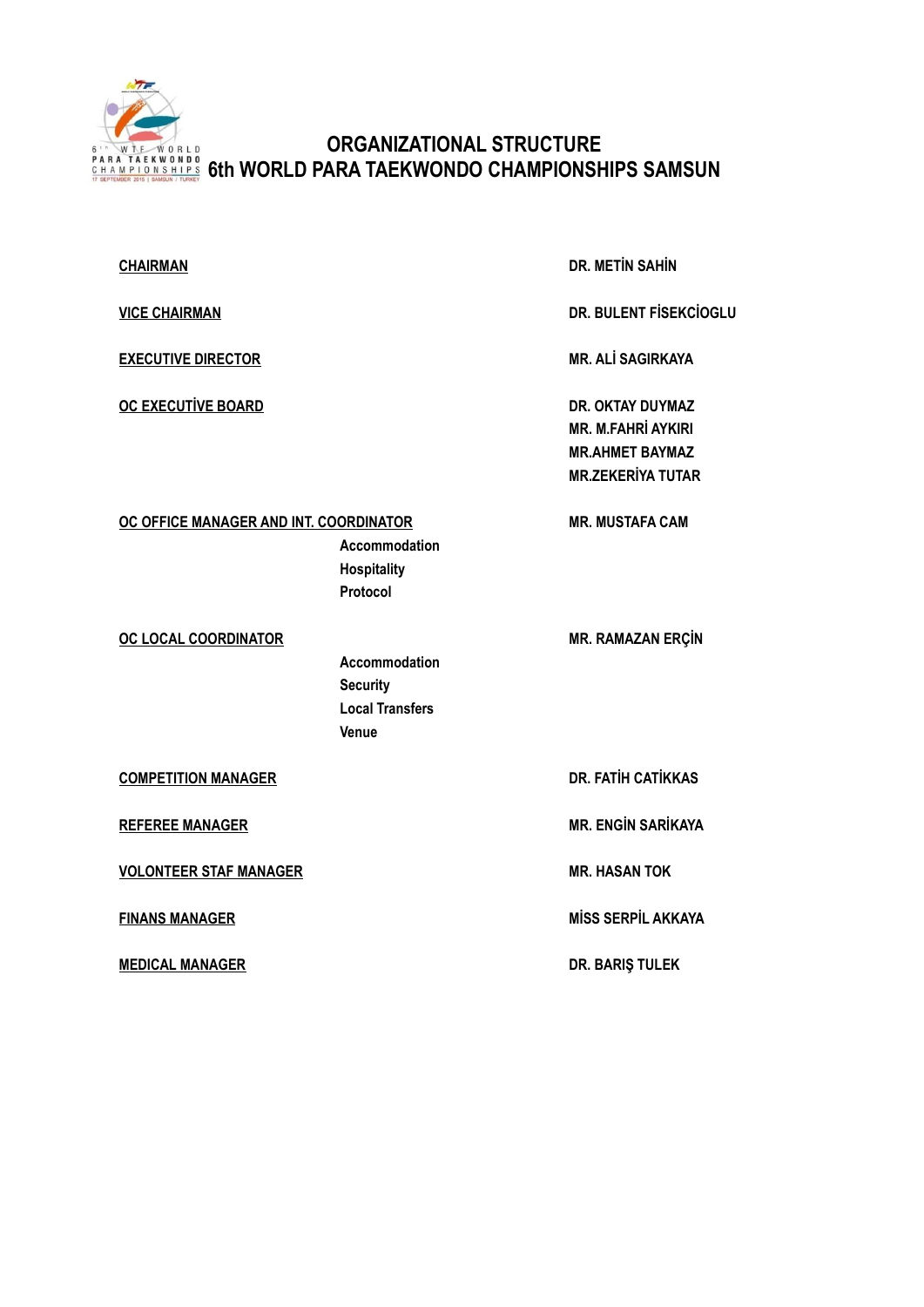

## **6 th WTF World Para-Taekwondo Championships Samsun, Turkey / September 17, 2015**



| 1.                   | <b>PROMOTER:</b>                                  | <b>WORLD TAEKWONDO FEDERATION (WTF)</b>                                                                                               |
|----------------------|---------------------------------------------------|---------------------------------------------------------------------------------------------------------------------------------------|
| <b>ADDRESS:</b>      |                                                   | Avenue de Rhodanie 54, 1007 Lausanne, Switzerland                                                                                     |
| <b>TELEPHONE:</b>    |                                                   | +41.21.601.50.13                                                                                                                      |
| E-MAIL:              |                                                   | Para-tkd@wtf.org, olof@wtf.org                                                                                                        |
| <b>WEB-SITE:</b>     |                                                   | www.worldtaekwondofederation.net                                                                                                      |
|                      |                                                   |                                                                                                                                       |
| 2.                   | <b>ORGANIZING MNA &amp; ORGANIZING COMMITTEE:</b> | <b>Turkish Taekwondo Federation</b>                                                                                                   |
|                      | <b>CONCTACT PERSON:</b>                           | Mr. Mustafa Cam                                                                                                                       |
| <b>ADDRESS:</b>      |                                                   | Suleyman sırrı cad. No :3 Kat :9 Kızılay - Ankara - Turkey                                                                            |
| <b>TELEPHONE:</b>    |                                                   | +90 3123108816                                                                                                                        |
| <b>MOBILE:</b>       |                                                   | +90 5303009945                                                                                                                        |
| FAX:                 |                                                   | +90 3123109042                                                                                                                        |
| E-MAIL:              |                                                   | taekwondo@sgm.gov.tr                                                                                                                  |
| <b>WEBSITE:</b>      |                                                   | http://turkiyetaekwondofed.gov.tr/                                                                                                    |
|                      |                                                   |                                                                                                                                       |
| 3.                   | <b>VENUE:</b>                                     | YASAR DOGU SPORT ARENA, TEKKEKOY, SAMSUN                                                                                              |
|                      | Google maps:                                      |                                                                                                                                       |
|                      | x0:0xec953941a2e7c45c                             | https://www.google.ch/maps/place/Ya%C5%9Far+Do%C4%9Fu+Spor+Salonu/@41.2707358,36.3563993,17z/data=!4m2!3m1!1s0                        |
|                      |                                                   |                                                                                                                                       |
| 4                    | <b>QUALIFICATIONS</b>                             |                                                                                                                                       |
|                      |                                                   | In accordance with Article 4: Qualification of Contestant and Article 22: Para-Taekwondo of the WTF Competition Rules, the contestant |
| must be:             |                                                   |                                                                                                                                       |
| <b>CRITERION #1:</b> |                                                   | Holder of the nationality of the participating team                                                                                   |
| <b>CRITERION #2:</b> |                                                   | An athlete must be nominated by the pertinent national taekwondo association that is recognized                                       |
|                      |                                                   | by the World Taekwondo Federation.                                                                                                    |
| <b>CRITERION #3:</b> |                                                   | Holder of 3-1 Gup recognized by WTF MNA or Dan/Poom recognized by Kukkiwon or WTF                                                     |
|                      |                                                   | (*A copy of the Gup/Dan certificate should be enclosed when registering for accreditation. In case                                    |
|                      |                                                   | a contestant has applied for a Kukkiwon Dan certificate but has not received it yet, a copy of the                                    |
|                      |                                                   | Dan application form and the remittance certificate sent to the Kukkiwon must be enclosed when                                        |
|                      |                                                   | registering for accreditation. Please refer to the Kukkiwon Web site (www.kukkiwon.or.kr) for more                                    |
|                      |                                                   | information.)                                                                                                                         |
| <b>CRITERION #4:</b> |                                                   | Holder of valid WTF Global Athlete Licence (GAL). Any questions on the WTF GAL application                                            |
|                      |                                                   | please contact Mr. Kabir Kar the WTF Global Licence Administation Manager at                                                          |
|                      |                                                   | gmsadmin@wtf.org                                                                                                                      |
| <b>CRITERION #5:</b> |                                                   | Born before December 31, 1999                                                                                                         |
| <b>CRITERION #6:</b> |                                                   | Athlete must go throug classification and be assigned Sport Class and Sport Class Status before                                       |
|                      |                                                   | the competition                                                                                                                       |

## **5 EVENTS**

## A. **Kyorugi**

The Para-Taekwondo Kyorugi (K40) competitions for athletes with a physical impairment is recognized by IWAS, the International Wheel Chair and Amputee Sport Federation.

| <b>Classes</b> |  |
|----------------|--|
| <b>CLASSES</b> |  |
| K41            |  |
| K42            |  |
| K43            |  |
| K44            |  |

*\* Athletes that have previously gone through classification will have to be entered into the class where they have been classified in accordance with the "WTF Para-Taekwondo Classification Master List" that is available on the WTF website at http://www.worldtaekwondofederation.net/images/WTF\_Para-Taekwondo\_Classification\_Master\_List\_K40\_as\_of\_July\_15\_2015.pdf*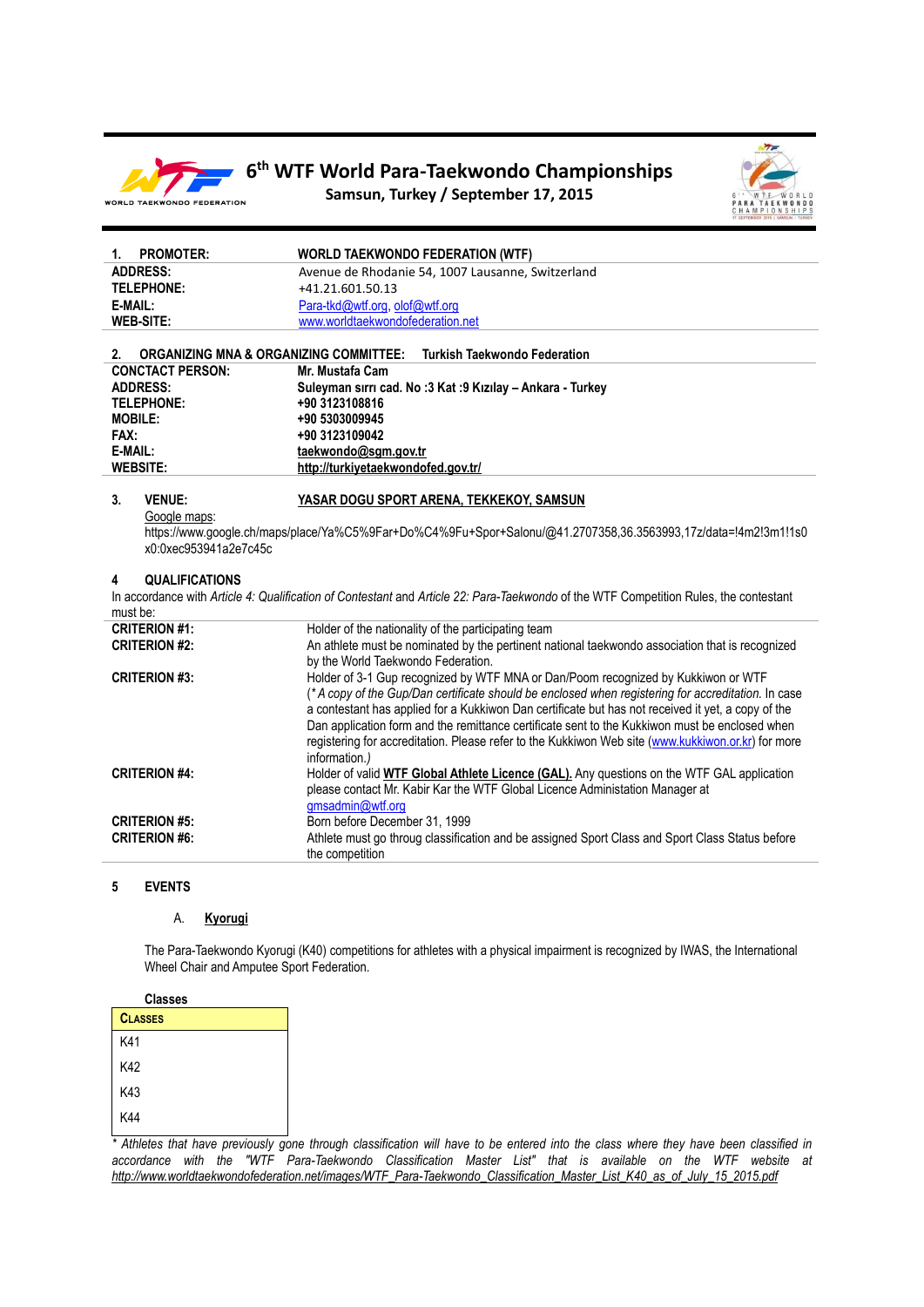| <b>Events</b>    |                           |
|------------------|---------------------------|
| MEN'S EVENTS (3) | <b>WOMEN'S EVENTS (3)</b> |
| UNDER 61 KG      | UNDER 49 KG               |
| UNDER 75 KG      | UNDER 58 KG               |
| OVER 75 KG       | OVER 58 KG                |
|                  |                           |

## B. **Poomsae**

The Para-Taekwondo Poomsae (P20) competitions for Intellectually Disabled athletes is recognized by INAS, the international sports federation for para-athletes with an intellectually disabled.

The Para-Taekwondo Poomsae (P30) competitions for athletes with a neurological impairment is recognized by CPISRA, the Cerebral Palsy International Sport and Recreation Association.

| <b>Classes</b> |  |
|----------------|--|
| <b>CLASSES</b> |  |
| P20, P30       |  |

## **Events**

| <b>MEN'S EVENTS</b> | <b>WOMEN'S EVENTS</b> |
|---------------------|-----------------------|
| P20                 | P <sub>20</sub>       |
| P31                 | P31                   |
| P32                 | P32                   |
| P33                 | P33                   |
| P34                 | P34                   |
|                     |                       |

**\* WTF reserves the right to combine classes**

## **6 POOMSAE RULES**

Age categories will not be implemented for the para-taekwondo poomsae competitions of the 6th WTF World Para-Taekwondo Championships.

Please be advised that scoring for P20 & P30 classes will **not** be conducted as outlined in the WTF Poomsae Competition Rules article 23. Instead the WTF has been developing new Poomsae scoring criteria for competition in para-taekwondo. The scoring criteria will be tested for the first time during the CPISRA World Games. This scoring criteria will also be used during the 6th WTF World Para-Taekwondo Championships and can be found on the following link: http://www.worldtaekwondofederation.net/images/WTF\_Para-Taekwondo\_Poomsae\_Socring\_Criteria.pdf

*\*Minor amendments to the scoring criteria might be in place for the 6th WTF World Para-Taekwondo Championships.*

## **7 TEAM ENTRIES**

#### **Athletes**

In accordance with the Standing Procedures for the WTF World Para-Taekwondo Championships Article 6 each MNA are allowed to enter as many athletes as they wish in each class, weight division and poomsae division of the World Para-Taekwondo Championships.

#### Kyorugi

Athletes that have previously gone through classification will have to be entered into the class where they have been classified in accordance with the "WTF Para-Taekwondo Classification Master List" that is available on the WTF website, www.worldtaekwondofederation.net.

#### **\*Athletes entered into the wrong classes will be automatically corrected.**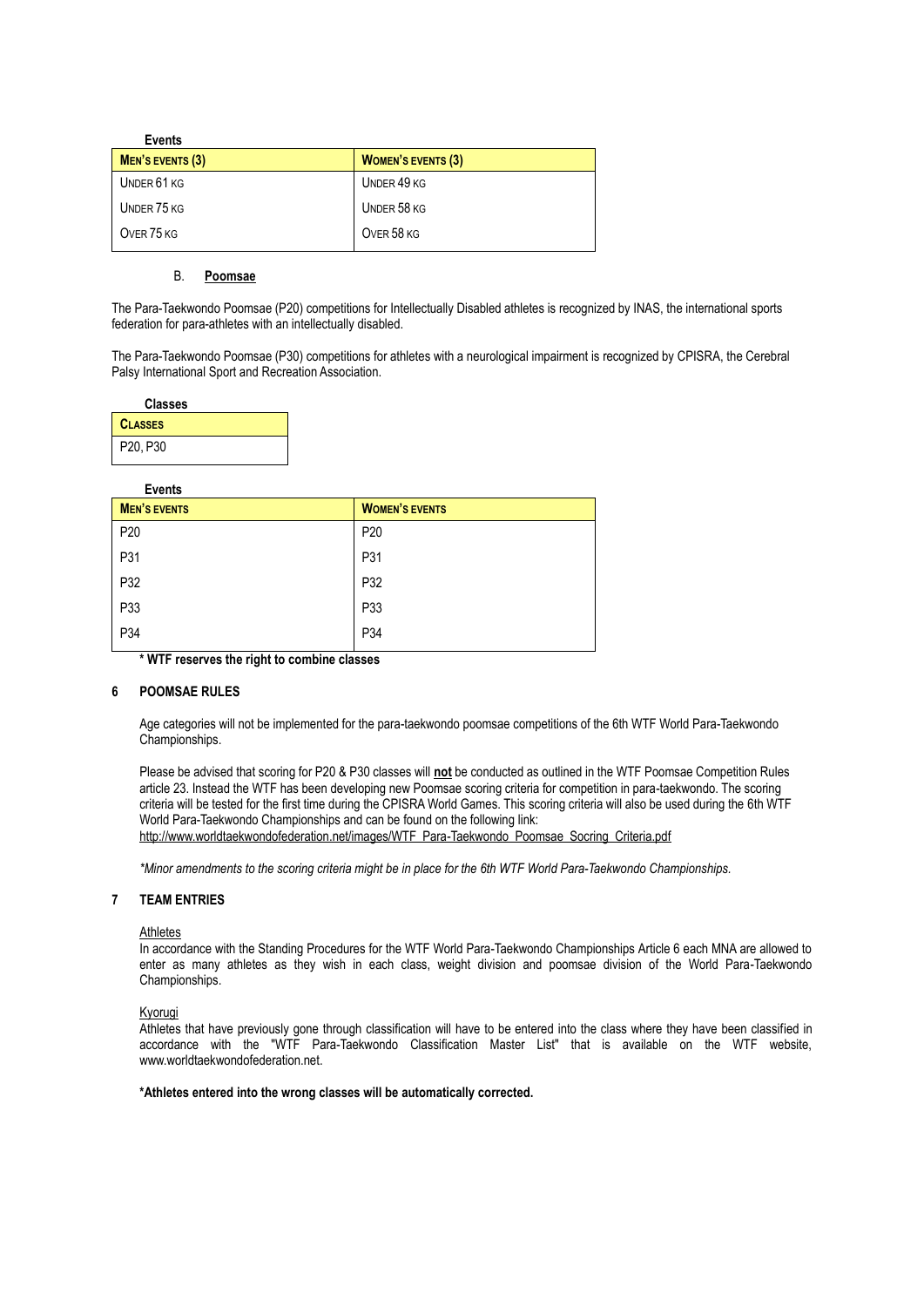## Team Officials The number of Team Officials are limited as follows :

| <b>POSITION</b>         | <b>MAX. NO. OF MEMBERS</b> | <b>MAX. NO. OF MEMBERS</b> |
|-------------------------|----------------------------|----------------------------|
|                         | <b>MALE</b>                | <b>FEMALE</b>              |
| HEAD OF TEAM:           |                            |                            |
| MANAGER:                |                            |                            |
| COACH:                  |                            |                            |
| POOMSAE COACH:          |                            |                            |
| TRAINER:                |                            |                            |
| <b>POOMSAE TRAINER:</b> |                            |                            |
| TEAM DOCTOR:            |                            |                            |
| ATHLETE ASSISTANT*:     | 1/5 Athletes               | 1/5 Athletes               |
| ATHLETE ASSISTANT*:     | 1/1 P20 Athlete            | 1/1 P20 Athlete            |

**\*All officials are required to hold a valid Global Official Licence (including athlete assistants)**

## **8 GLOBAL ATHLETE LICENCE & ONLINE REGISTRATION**

## WTF Global Licence Registration

All Athletes and Team officials must FIRST be registered with a WTF Global Athlete Licence (GAL) or Global Official Licence (GOL).

#### WTF Online Registration

National Team Entry will only be accepted through the WTF online registration system and registration is only possible with a valid WTF Global Licence. National Team GMS administrators will be notified via email once online registration is open.

## **9 ENTRY FEES**

i. The OC shall collect the entry fees from the participating national teams. The national team shall pay an entry fee to the Organizing Committee by **cash in USD\$,** at the accreditation center in Samsun, Turkey prior to the start of the Championships. Athletes shall not be allowed to compete without successful payment of entry fee to the Organizing Committee.

Entry fee shall be various according to the timing and situation of the submission of entry. Please read carefully the following guidelines.

DISCOUNTED REGISTRATION FEES: A discount will be given to national teams that complete their registration during this period.

- US\$40 per athlete
- Discounted entry fee period will begin on July 29, 2015 at 5:00 pm Swiss Local Time
- Discounted entry fee period will end on August 6, 2015 at 5:00 pm Swiss Local Time

REGULAR ENTRY FEES: The national teams completing their registration during this period will be charged the regular registration fee.

- US \$50 per athlete.
- Regular entry fee period will begin on August 7, 2015at 5:00 pm Swiss Local Time
- Regular entry fee period will end on September 1, 2015at 5:00 pm Swiss Local Time
- Please note that there might be system shutdowns starting from 26<sup>th</sup> August due to New production update in the GMS system, therefore we strongly urge you to complete your registration before 26<sup>th</sup> August.
- Entry deadline is **September 1, 2015**. Entry submission after this date will be not accepted under any circumstances. Late replacement due to injury shall be handled case by case.
- The registered athletes or team officials may be replaced without any penalty until September 1, 2015.
- Entry fee of US\$50 per athlete will not be charged in case of cancellation of participation until September 1, 2015. Entry fee must be paid in case of the cancellation of participating athletes after September 1, 2015 or no-show.
- Athletes: Member National Association can submit entry for an unlimited number of athletes. No entry will be accepted or modified during on-spot registration.
- Team officials: Member National Association can submit entry for maximum one (1) Head of team per country, one (1) manager per team, two (2) coaches per team, one (1) team doctor per team, one (1) trainer per team, one (1) poomsae trainer per team, one (1) athlete assistant per 5 athletes on a team, and one (1) athlete assistant per P20 athlete on a team. Each MNA is allowed to invite two (2) guests per team. In case of exceeding this number, US\$100 will be charged per person before issuance of the accreditation card. US\$100 will be charged per team official in case of onsite registration without prior entry submission until September 1, 2015.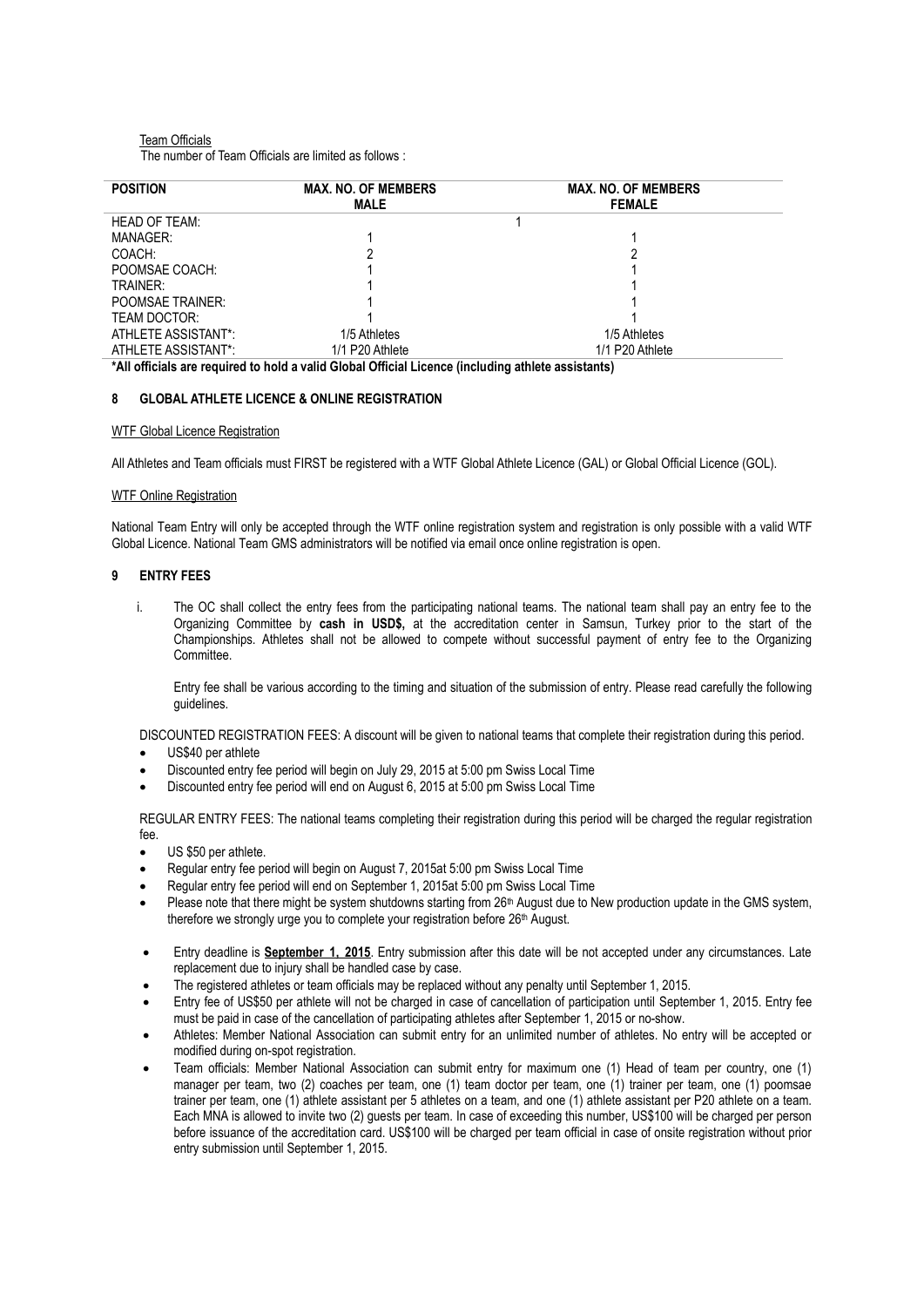- Any changes or additions that are made to a national team list after September 1, 2015 will be charged a \$100 USD penalty in addition to the registration fees. This penalty will be considered the onsite fee for approved additions or changes to the national team list.
- **Any WTF Global Licence registration completed onsite will be charged a \$30 onsite processing fee for each WTF Global Licence required.**
- **ii. Online Entry Registration**

**Entry will only be accepted through the WTF online registration system. The WTF GMS event registration admin can register the team as soon as all team members have valid WTF Global Licence.**

## **10 CLASSIFICATION**

#### **Kyorugi (K40)**

Classification of all Kyorugi athletes will take place on **September 15-16, 2015**. A schedule will for teams and athletes will be set up by the WTF/OC and communicated to all teams in due course.

#### **\*All teams are requested to schedule their travel taking into account the classification dates.**

#### **Limb Deficiency (LD), Impaired Passive Range of Movement (PROM) (K40)**

This group includes athletes with limb deficiency and impaired muscle strength, or loss of passive range of motion (PROM). The limb deficiency group includes individuals with traumatic amputations or dysmelia. The impaired muscle strength group includes loss of strength secondary to peripheral nervous system (PNS) damage or a brachial plexus lesion. The impaired strength group can also include ambulatory neurological impairments such as mono-plegia, or mild hemiplegia. The loss of PROM can be due to joint contractures, joint abnormalities, or soft tissue restrictions. Finally this group could also include loss of great toe, or all of toes in one foot.

#### **Minimal Disability Criteria (MDC) Amputation/Dysmelia**:

- Unilateral amputation, through or above wrist (i.e., no carpal bones present in affected limb).Arthrodesed wrist joints are not eligible.

- Unilateral dysmelia in which the length of the affected arm measured from acromion to finger tip is equal in length or shorter than the combined length of the humerus and the radius of the unaffected arm.

#### **Athlete must meet one of the MDC as per below**

- 1. Must lose three muscle grades e.g Daniels and Worthington grade 2 cannot complete one heel rise to 25 degrees. In lying may complete full range of motion with resistance. (See Muscle testing Daniels Worthinghams 8th edition pp 229, 231)
- 2. Brachial plexus loss shoulder abduction loss of three (3) muscle grade points of muscle strength and same for shoulder flexion
- 3. Loss of two (2) grade points of muscle strength in elbow flexion and extension
- 4. Meets one criteria for PROM restriction in either the lower extremity or upper extremity.

#### **Poomsae (P30)**

#### **Minimum Disability Criteria, Nuerological Impairments (P30)**

- Hemiplegic Spasticity Grade 1 to 2
- Monoplegic Grade 1 to 2 spasticity in major joint, either the ankle or the elbow
- Athetosis, Ataxia or Mixed Cerebral Palsy

This Athlete may appear to have near normal function when running but the Athlete must demonstrate a limitation in function to Classifiers based on evidence of spasticity (increased tone), ataxia, athetosis or dystonic movements while performing on the field of play or in training. The Athlete may walk with a slight limp but runs more fluidly.

#### **Pre-Screening Classification**

In the case that you are uncertain if your athlete will meet the Minimum Disability Criteria (MDC) for participation in the K40 or P30 classes please contact the WTF at para-tkd@wtf.org and a classification pre-screening can be made to help advise you if the athlete will meet the MDC or not.

Please be advised that Pre-Screening does not replace classification and that the athlete will still have to go through classification at the championships.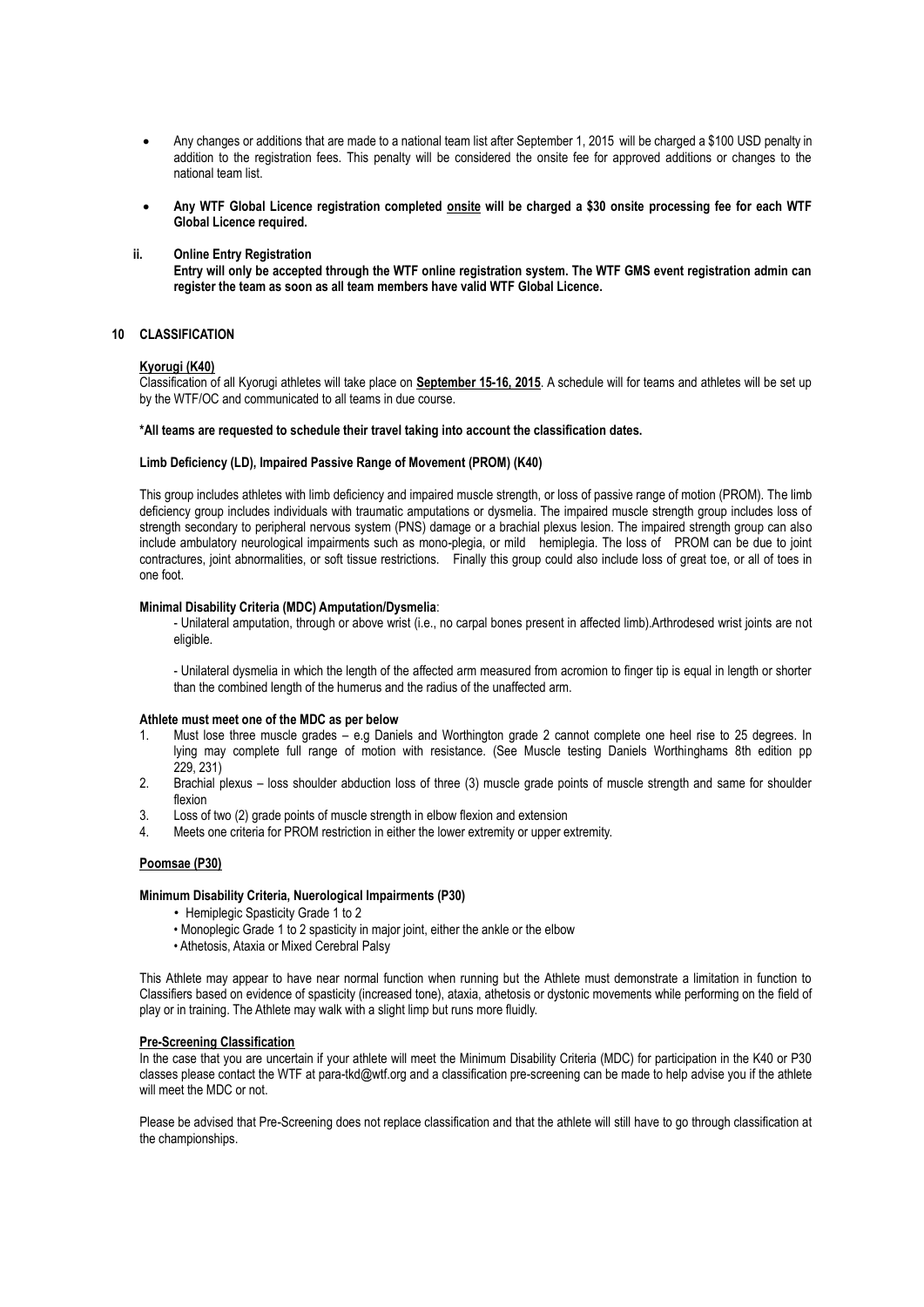#### **Poomsae (P20)**

Intellectually Disabled (ID) athletes require INAS provisional eligibility as seen on the INAS Master list [http://www.inas.org/technical/eligibility-and-classification/inas-master-list/.](http://www.inas.org/technical/eligibility-and-classification/inas-master-list/) Applications for INAS provisional eligibility shall be made through the INAS member organizations which can be found on the following link: [http://www.inas.org/about-us/member](http://www.inas.org/about-us/member-organisations/)[organisations/.](http://www.inas.org/about-us/member-organisations/) In the case that a WTF MNA does not have an INAS member organization the application for provisional eligibility can be processed through the WTF. **We ask that you get this process started as soon as possible as it can take INAS up to 30 days to process your applications**. For more information see the following links:

Application information: [http://www.inas.org/wp-content/uploads/2013/01/Provisional-Reg\\_form\\_Guidance\\_Notes\\_v1\\_Jan13.pdf](http://www.inas.org/wp-content/uploads/2013/01/Provisional-Reg_form_Guidance_Notes_v1_Jan13.pdf) Application form:<http://www.inas.org/wp-content/uploads/2013/01/Provisional-Reg-form-v1-Jan13.pdf>

#### **11. COMBINATION OF CLASSES AND DIVISIONS**

The WTF reserves the right to combine classes and divisions in the case of insufficient participation. Combination of classes and or divisions will be made by the Technical Delegate in consultation with the WTF Head of Classification.

Kyorugi Classes will be combined as follows:

| $K41 \longrightarrow K42$ |  |
|---------------------------|--|
| $K42 \longrightarrow K43$ |  |
| $K43 \longrightarrow K44$ |  |

Poomsae P30 Classes may be consolidated as follows:

| $P31 \longrightarrow P32$ |  |
|---------------------------|--|
| $P32 \longrightarrow P33$ |  |
| $P33 \longrightarrow P34$ |  |

**\*Once an athlete has been consolidated into another class he/she will compete for medals in that class.**

#### **12. WORLD RANKING AND SEEDING**

The Kyorugi competitions of the 6th WTF World Para-Taekwondo Championships will award G-8 Para-Taekwondo World Ranking points. Athletes who are consolidated in from a lower class into a higher class will be given ranking points as the winner from the class they are consolidated from. Consolidated athletes can also earn ranking points in the higher division.

The top four (4) athletes on the WTF Para-Taekwondo World Ranking in each class and division shall be seeded at the 6th WTF World Para-Taekwondo Championships. If an athlete is consolidated into a higher class seeding does not apply.

## **13. RESEARCH**

The WTF will conduct research into the frequency of head impact in para-taekwondo kyorugi competition in order to, based on similar research, determine injury thresholds that may lead athletes to discontinue competition.

## **14. CONDITIONS OF PARTICIPATION**

- A. Round trip airfare and accommodation: Round trip airfare and and accommodation charges of room and board shall be borne by the participating Member National Association.
- B. Entry fees: The OC shall collect the entry fees from the participating national teams. The national team shall pay an entry fee to the Organizing Committee **in cash US\$ only** at the accreditation center(s) in Samsun prior to the start of the Championships. Athletes shall not be allowed to compete without successful payment of entry fee to the Organizing **Committee**
- C. Entry Registration: *Entry will only be accepted through the WTF online registration system -WTF GMS.*
- D. Ground Transportation: Ground transportation will be provided for national teams on arrival and departure, provided that the Organizing Committee has been informed of the date, time, and flight schedule of the national team at the latest by **the designated deadline (September 1, 2015).** The Organizing Committee will also provide ground transportation to and from all Official hotels, training venue and the venue provided that the national teams stay at the Official hotels.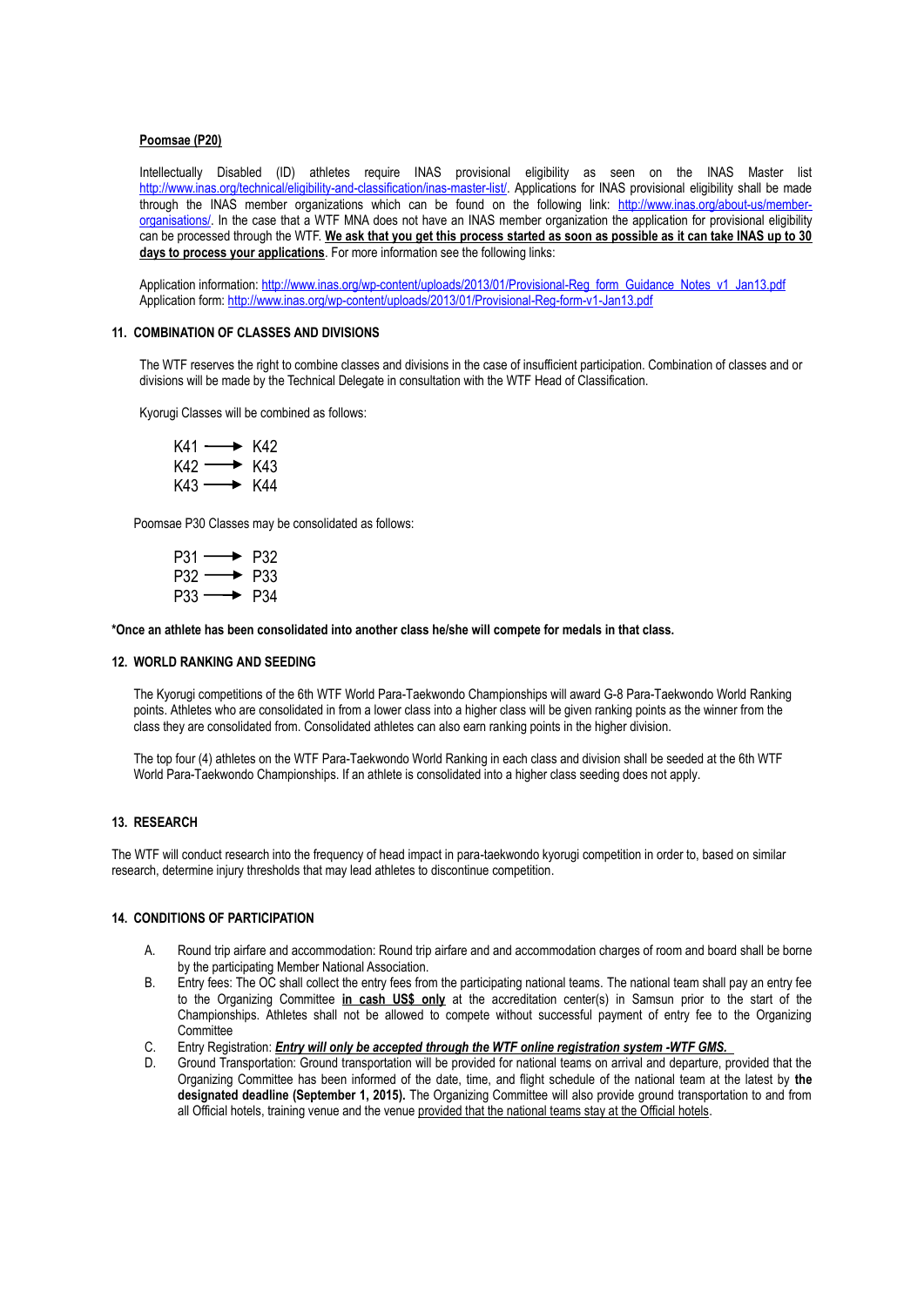## **15. RESULTS**

| <b>GOLD MEDAL &amp; CERTIFICATE</b> |
|-------------------------------------|
| SILVER MEDAL & CERTIFICATE          |
| BRONZE MEDAL & CERTIFICATE          |
| BRONZE MEDAL & CERTIFICATF          |
| <b>CERTIFICATE</b>                  |
|                                     |

## **16. TEAM STANDINGS**

For the team standings points will be calculated as follows:

| K40 classes                                                                 |                       |
|-----------------------------------------------------------------------------|-----------------------|
| <b>CRITERIA</b>                                                             | NO. OF POINTS AWARDED |
| For every contestant who been assigned a sport class and<br>passed weigh-in |                       |
| For every win                                                               |                       |
| For every Gold medal                                                        |                       |
| For every Silver medal                                                      |                       |
| For every Bronze medal                                                      |                       |

## **P20 & P30 classes**

| <b>CRITERIA</b>        | NO. OF POINTS AWARDED |
|------------------------|-----------------------|
| For every Gold medal   |                       |
| For every Silver medal |                       |
| For every Bronze medal |                       |

## **Consolidation**

Athletes who have been consolidated into another class due to lack of participation will earn points for their team as Gold medallist (7 points) in the division they were consolidated from, plus the 1 point for weigh-in as the case may be. No further points can be earned by athletes that have been consolidated.

#### **Final team standings**

The points from all classes (P20, P30 & K40) will be summed up in female team standings and male team standings.

## **17. HOTELS**

| ContactPerson:     |   | Mustafa Nesimi TELLİ             |        |
|--------------------|---|----------------------------------|--------|
| <b>Phone</b>       |   | +90 5559629472                   |        |
| E-mail             |   | mustafa@niraturizm.com           |        |
| <b>Bank Detail</b> | ÷ | TurkiyeTaekwondo Federasyonu     |        |
| <b>Bank Name</b>   | ÷ | <b>Halkbank</b>                  |        |
| IBAN               |   | TR52 0001 2009 4130 0058 0000 02 | (EURO) |

#### **18. VISA**

The Organising Committee can provide recommendation letters for visa applications. MNA's are required to check the Turkish entry visa application waiting times in their own countries and submit requests for recommendation letters to the organising committee. For visa requirements see the following link **https://www.evisa.gov.tr/en/**

#### **19. WTF International Classifier Seminar**

The WTF will host a the 4th WTF International Classifier Seminar on September 14-17, 2015.

The following schedule will apply:

| September 14    | 4th WTF International Classifier Seminar (theory) |
|-----------------|---------------------------------------------------|
| September 15-16 | Classification (practice)                         |
| September 17    | Competition (observation)                         |

In order to apply to become a WTF Certified medical or technical classifier the candidate needs to be:

- a certified health professional in a field relevant to the Impairment category which WTF at its sole discretion deems acceptable, e.g. physicians and physiotherapists for Athletes with Physical Impairment, ophthalmologists and optometrists for athletes with Visual Impairment, and psychologists for athletes with Intellectual Impairment.